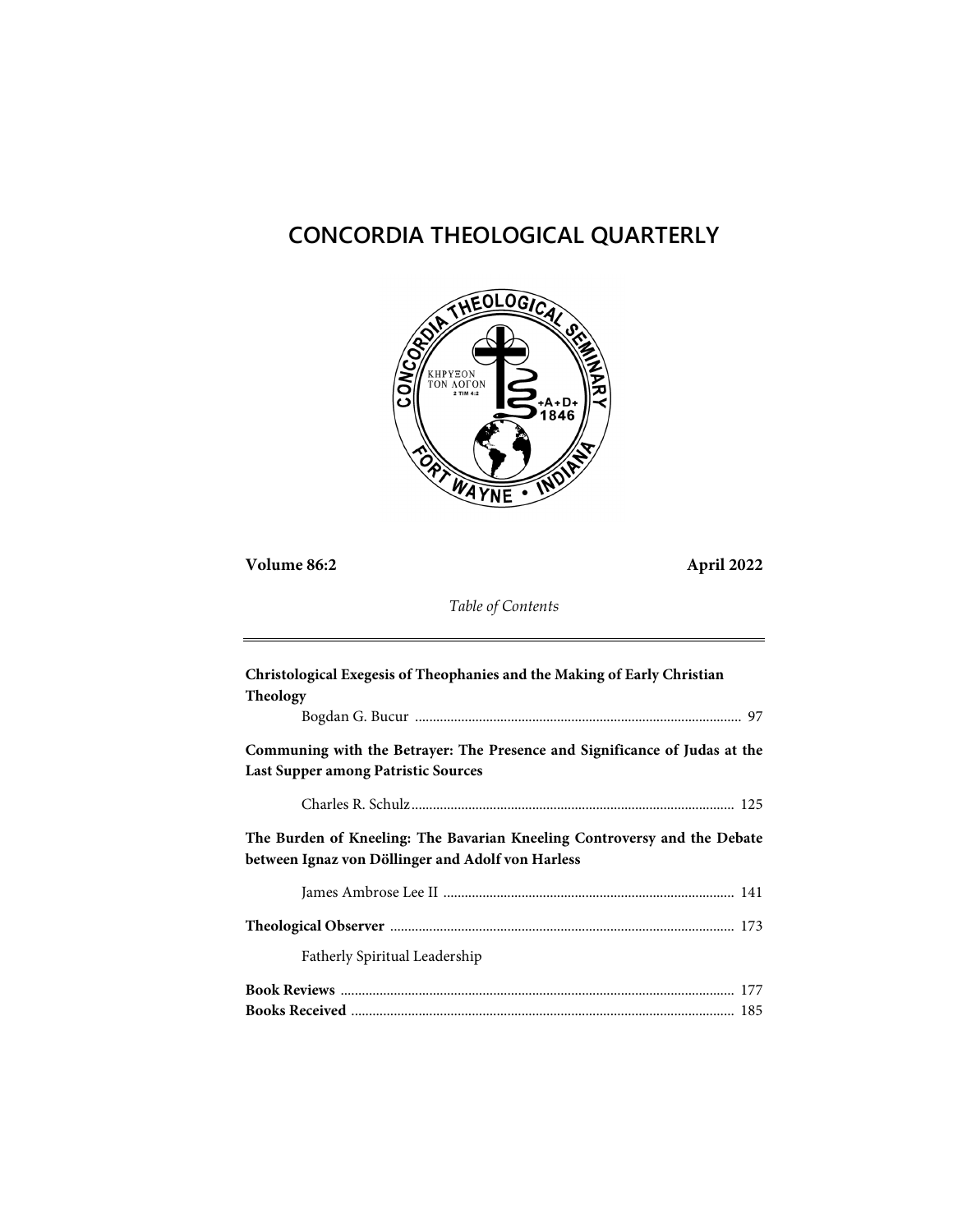## **Theological Observer**

### **Fatherly Spiritual Leadership**

The loss of many young people from congregational memberships over the last fifty years has triggered various reactions and programs to reverse this trend. Significant attention and energy has been directed toward various church growth plans, ranging from alternative liturgical ceremonies, novel orders of service, and the inclusion of popular music styles in the Divine Service, to social events intended to retain or attract people of post-confirmation age all the way into their thirties or forties. In spite of these efforts, correction of the demographic downturn in congregational attendance and membership has been unsuccessful.

Regardless of what else one might think of these efforts, one of the ways they miss is by aiming at a demographic that is already too old. The general direction of a child's worldview, while still immature, is already largely established at around age 10. Pastors have long recognized this in their confirmation classes: most confirmation students don't change radically during the course of confirmation education. They may learn quite a bit, but their attitude and orientation to the Scriptures is already largely in place when they walk into their first class in sixth or seventh grade.

Because of this, pastors also recognize that catechesis must find its roots and ongoing sustenance in pious practices in the home. As a result, many pastors have encouraged and seen a revitalization of household piety within their congregations. Such piety may include daily hearing of Scripture, singing of hymns, prayer, and reflection on and application of the word of God as assisted through the Small Catechism or similar prayer book. When the word of God is heard, sung, prayed, and lived in faith and love, children are markedly impressed by the importance of Christian faith and life, both as it is lived day to day and as it finds its culmination and lifeblood in the Divine Service each Lord's Day.

Such an awareness of the importance of home catechesis and piety is growing in many places, and should be further encouraged and taken up where it has not yet been. This practice assumes and expects the active role of parents in home catechesis. While success rates vary in getting parents involved, pastors can begin in two ways: first, by modeling this kind of catechesis in their own homes and leading it when others are visiting or when they are visiting members in their homes; and second, by explicitly and actively teaching and encouraging a core group of member households also to practice it. As these other households also take up and grow in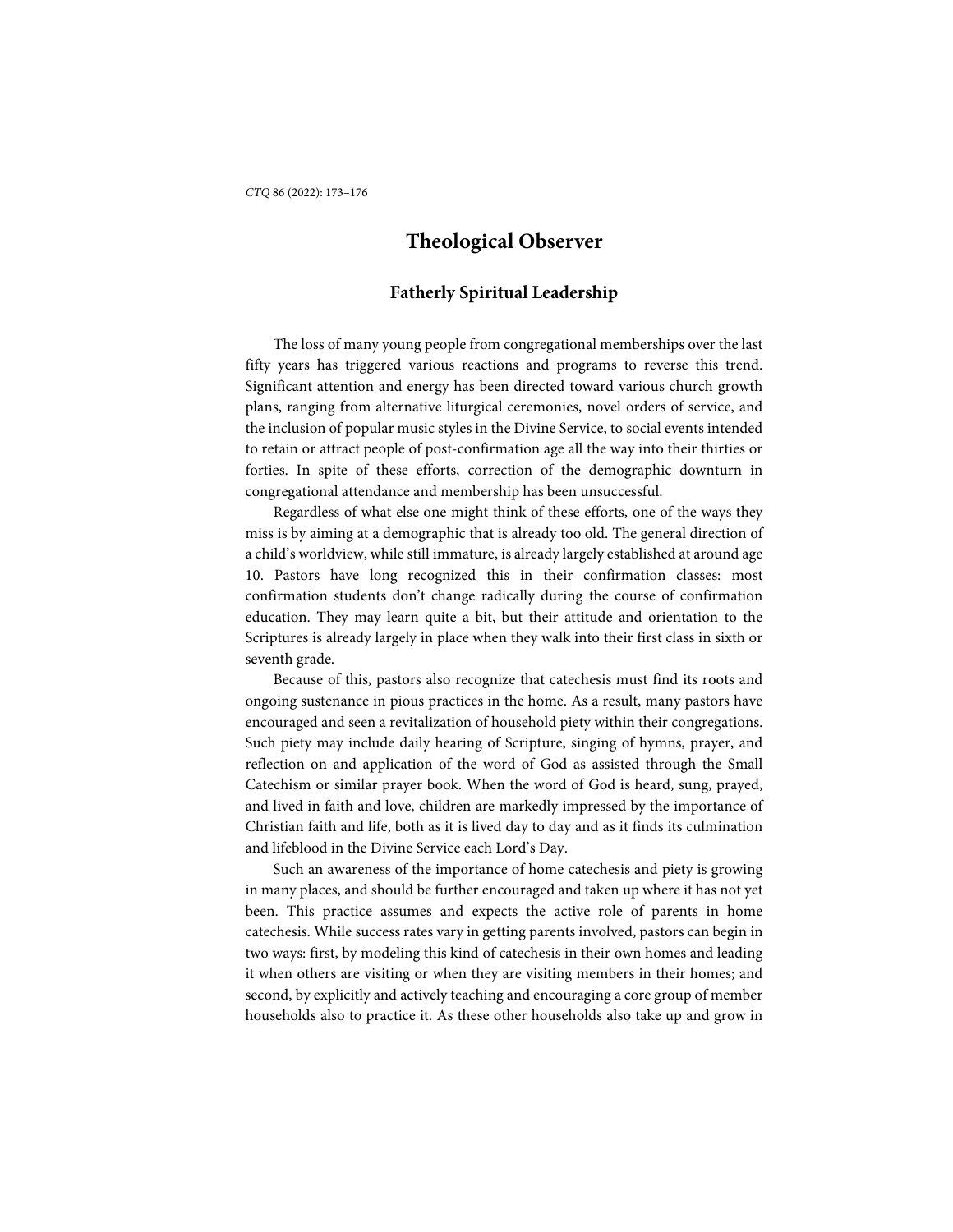#### 174 *Concordia Theological Quarterly* **86 (2022)**

their practice of regular prayer and catechesis, word will spread to other households, further encouraging them.

Fathers are particularly central to this catechesis, and pastors and congregations should emphasize and even focus on their spiritual leadership in the home. "Ye fathers, provoke not your children to wrath: but bring them up in the nurture and admonition of the Lord" (Eph 6:4).<sup>[1](#page-2-0)</sup> Without a doubt, both fathers and mothers catechize. The admonition for fathers does not exclude mothers, but impresses upon fathers the seriousness and vitality of their role.

In this light, congregations should be aware of a particular American heritage that subtly and implicitly marginalizes the father's role in the home. Ann Douglas in *The Feminization of American Culture*[2](#page-2-1) identifies the nineteenth-century transition of men working in the home to working outside of the home in factories, offices, and other company locations as a significant contributor to what she calls the "sentimentalization" of American culture. Prior to industrial and economic developments, the household was the center of economic activity, and both husbands and wives contributed robustly to economic production. With economic life centered in the home, both men and women worked together as partners, in household organization, work, education, nurture, leisure, and—most importantly—in catechesis and prayer.

The departure of men from the household to the company may have given men a leg up in income, but it also shifted men away from ongoing and fundamental influences on household culture. The dissolution of a common working environment pushed husbands and wives into different contexts, isolating them and breaking down their partnership. What has long been interpreted as an advantage to men—working outside the home—actually served to marginalize husbands and fathers from an integrated place in the home, and the household from his vital leadership.

The gradual movement in the nineteenth century of production and material income from the home to the company also meant that women took on a new kind of cultural influence. Relieved to some extent from preindustrial demands of domestic production, some women turned their energies to new, refined feminine virtues, such as temperance, elegance, demureness, and sentiment. Such virtues were promoted through the expansion of popular writing in this time period. Any piety practiced in the home became more associated with the wife's role—newly

l

<sup>&</sup>lt;sup>1</sup> Scripture quotations are from the King James or Authorized Version of the Bible.

<span id="page-2-1"></span><span id="page-2-0"></span><sup>&</sup>lt;sup>2</sup> Ann Douglas, *The Feminization of American Culture* (New York: Farrar, Straus and Giroux, 1977).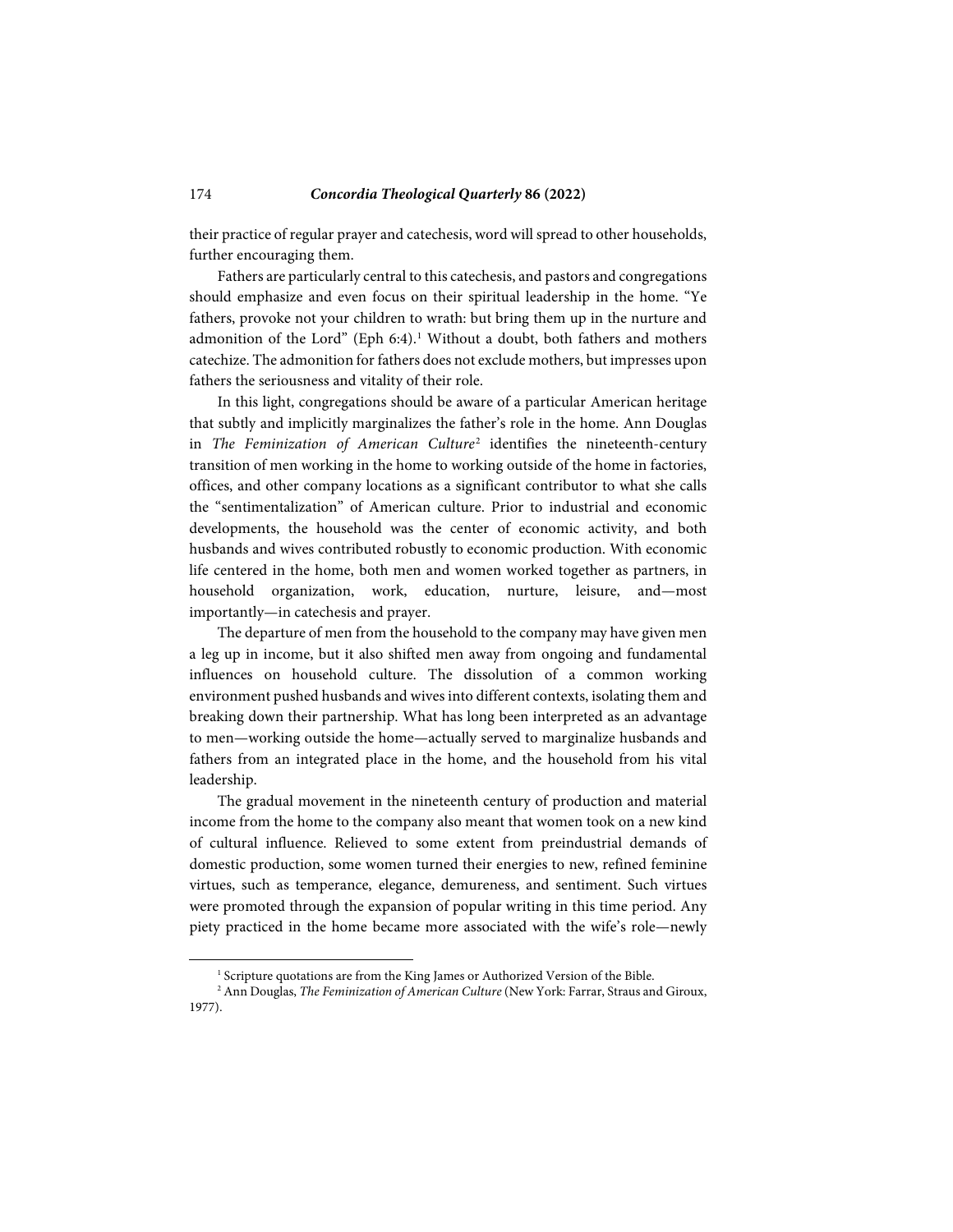#### **Theological Observer** 175

refined and sentimentalized—in contrast to the man's role of business and politics out in the world.

Even the so-called "Muscular Christianity" of the Victorian era was not a reaction to the sentimentalization of Anglo-American society, but a partner with it. This "Christianity" was hardly concerned with doctrine and piety, but with patriotism and civic duty (so that one could engage one's business or political opponents with courtesy), the care and protection of women (keeping up the domestic-social divide), and athleticism (the masculine counterpart to the elegant beauty of the ideal woman). The result by the end of the nineteenth century was an underlying social antipathy between the sexes, with women having captured the sentimentalized domestic sphere of life and men the modern, industrial, economic sphere.

These developments have had lasting effect, in that life outside the home (work and activity) remains sharply divided from life inside the home (rest and recovery), now also for wives and children (in school and other organized activities). The bifurcation of home and work life has resulted in the radical individualization of the lives of those who occupy the same household, with family members interacting less and less with one another in meaningful ways. Family devotions or catechesis, where they occur at all, are nevertheless often at the behest of the mother, due to the vestigial association of piety with the refined, feminine, domestic life.

I can hardly suggest turning back time, of course. But the first step in any change is recognizing deficiencies that need to be addressed. A truly powerful revitalization of catechesis and piety in the home must account for the breakdown of domestic life brought about by the sea change in American economic society. Husbands and fathers must be explicitly aware of the ways they are drawn away from household life, and they must make conscious choices to restore their presence and leadership in the home, especially in catechesis.

The point of all this is not to pit men against women, husbands against wives, fathers against mothers. The contemporary world has already done this. Rather, we should see that in making a helper meet for Adam, the Lord expected husbands and wives to partner in their tasks, following the loving, sacrificial leadership of the husband. Such a partnership may be revitalized with fathers taking up again their place in domestic life, especially in the catechesis of the family. Husband and wife are not to become one flesh only to divide their lives so drastically that each goes his own way, so that the primary domestic task of nurturing spiritual life is forgotten and lost.

Catechizing is not just enforcing memory work or saying grace at the table, although it includes such things. The Christian life of piety and catechesis depends on the eager practice of praying the word of God, by which the word fills the hearts